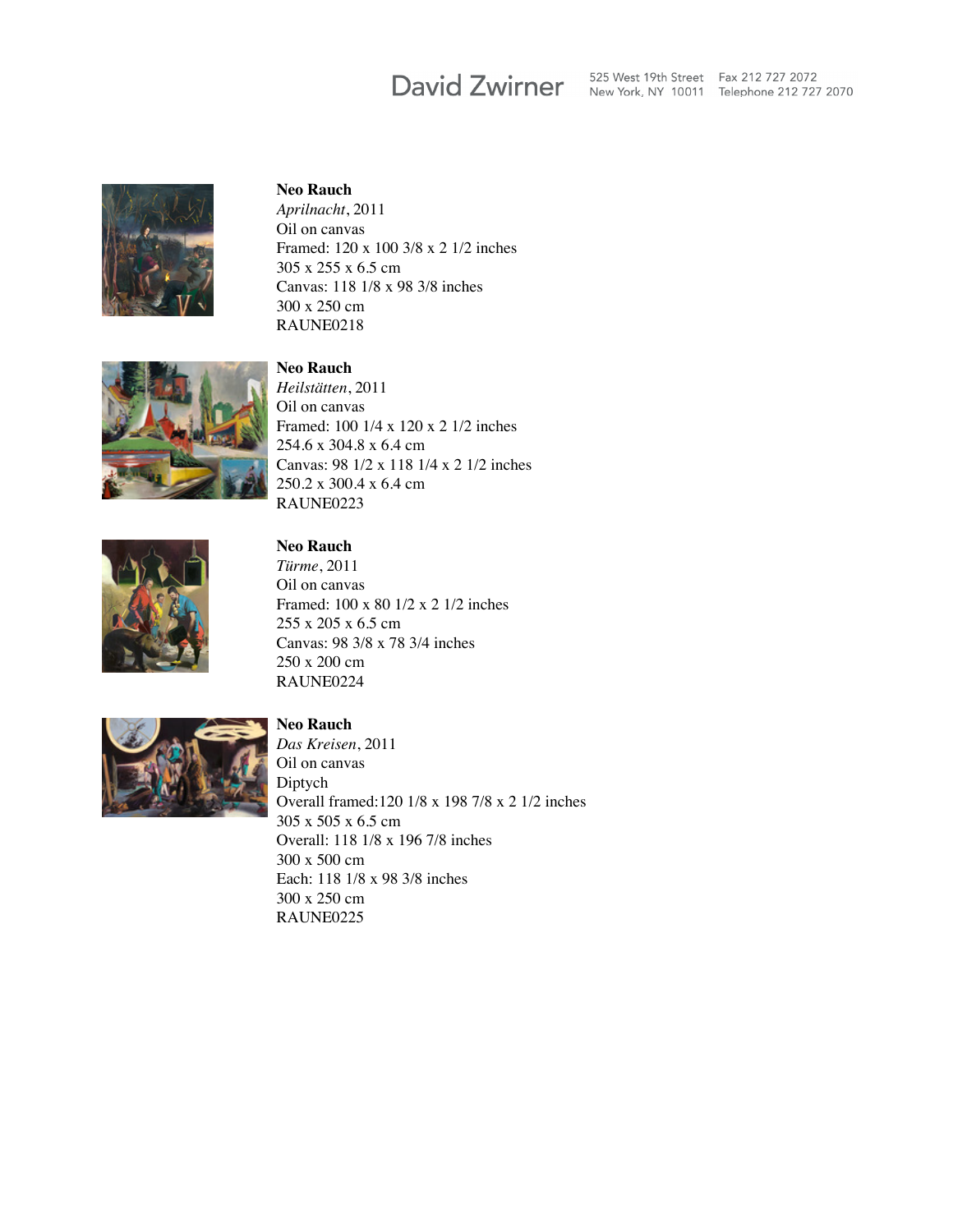

#### **Neo Rauch**

*Fundgrube*, 2011 Oil on canvas Diptych Overall framed:120 x 199 x 2 1/2 inches 305 x 505 x 6.5 cm Overall: 118 1/8 x 196 7/8 inches 300 x 500 cm Each: 118 1/8 x 98 3/8 inches 300 x 250 cm RAUNE0226

Framed: 17 1/4 x 13 1/2 x 1 1/2 inches

Canvas: 15 3/4 x 11 7/8 inches





### **Neo Rauch**

40 x 30 cm RAUNE0227

**Neo Rauch** *Rota*, 2011 Oil on canvas

43.8 x 34.3 x 3.8 cm

*Pakt*, 2011 Oil on canvas Framed: 17 1/4 x 13 1/2 x 1 1/2 inches 43.8 x 34.3 x 3.8 cm Canvas: 15 3/4 x 11 7/8 inches 40 x 30 cm RAUNE0228



## **Neo Rauch**

*Diabolo*, 2011 Oil on canvas Framed: 17 1/4 x 13 1/2 x 1 1/2 inches 43.8 x 34.3 x 3.8 cm Canvas: 15 3/4 x 11 3/4 inches 40 x 29.8 cm RAUNE0229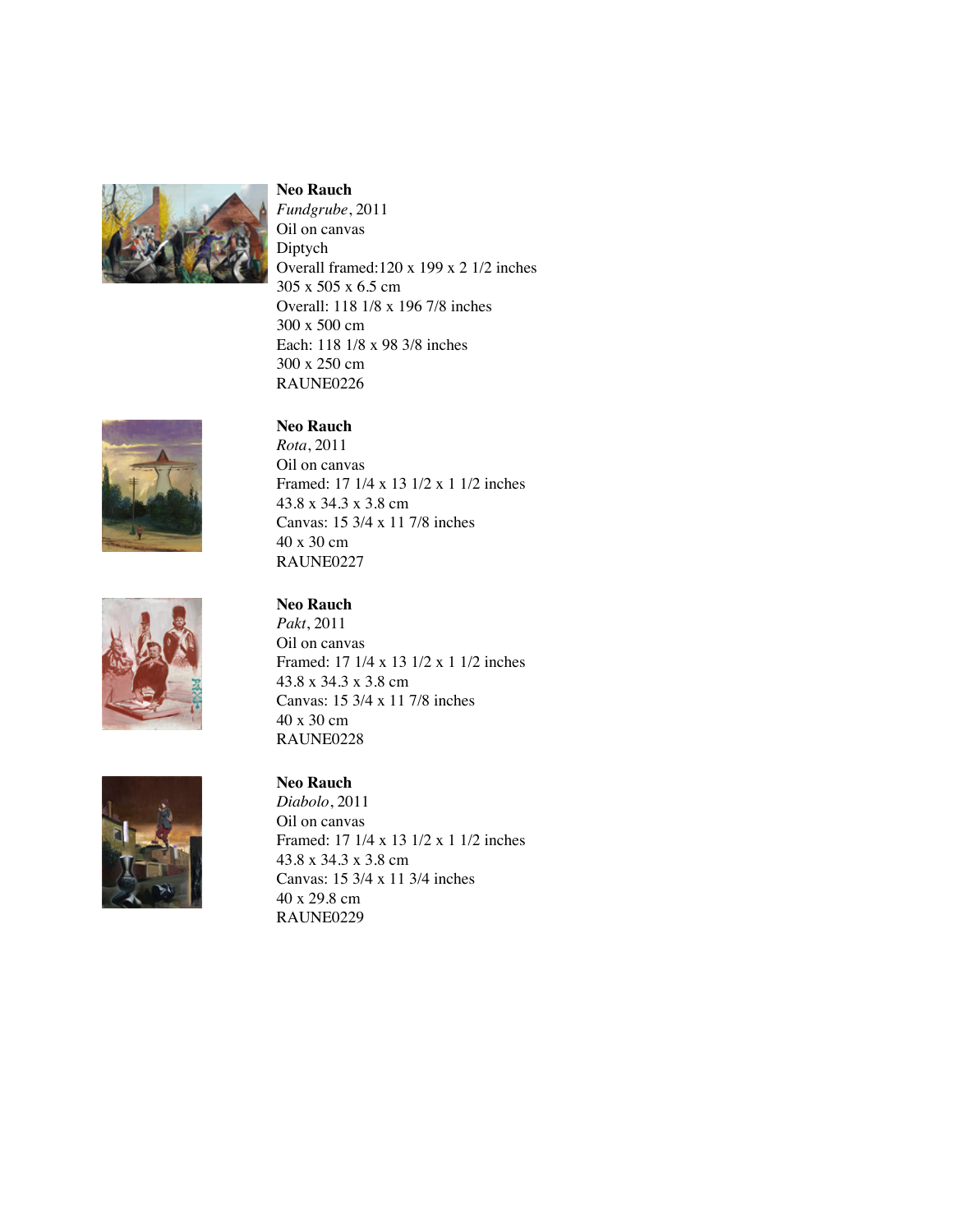

#### **Neo Rauch**

*Zuspruch*, 2011 Oil on canvas Framed: 17 1/4 x 13 1/2 x 1 1/2 inches 43.8 x 34.3 x 3.8 cm Canvas: 15 3/4 x 11 3/4 inches 40 x 29.8 cm RAUNE0230



## **Neo Rauch** *Die Warte*, 2011

Oil on canvas Framed: 13 1/2 x 17 3/8 x 1 1/2 inches 34.3 x 44.1 x 3.8 cm Canvas: 11 7/8 x 15 3/4 inches 30 x 40 cm RAUNE0231



## **Neo Rauch**

*Die Jägerin*, 2011 Aeruginous bronze Overall: 89 x 40 1/2 x 27 1/2 inches 226.1 x 102.9 x 69.9 cm Base: 37 1/4 x 27 1/2 x 1 1/2 inches 94.6 x 69.9 x 3.8 cm Edition 1 of 3 RAUNE0232



## *Ware*, 2011 Oil on canvas Framed: 80 1/2 x 100 1/4 x 2 1/2 inches 204.5 x 254.6 x 6.4 cm

Canvas: 78 3/4 x 98 3/8 inches 200 x 250 cm RAUNE0234